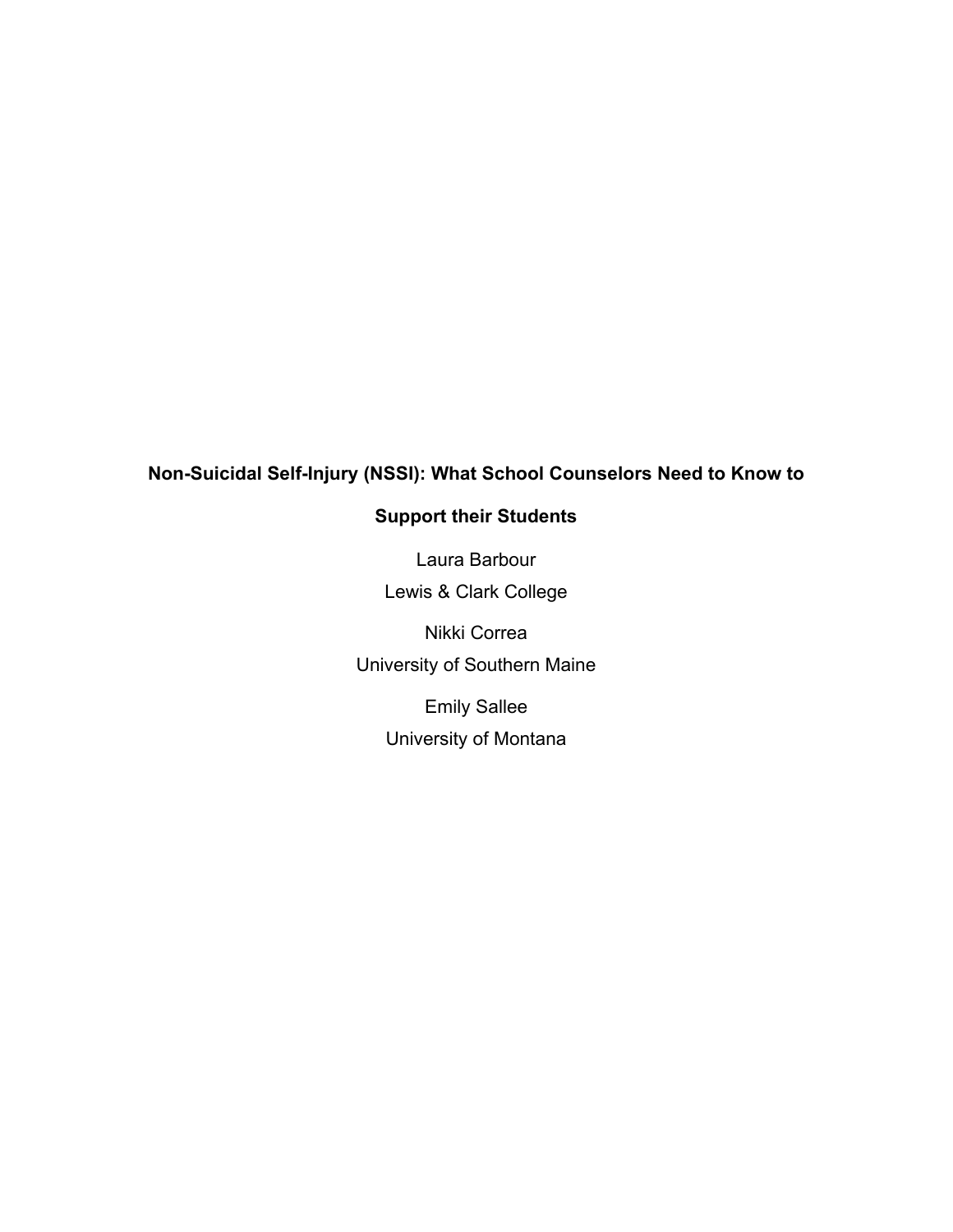#### **Abstract**

Non-suicidal self-injury (NSSI) is defined as intentional self-inflicted damage to the surface of the body without suicidal intent. Research shows that approximately 15% of adolescents engage in NSSI behaviors, necessitating school counselors with the knowledge and skills to respond systemically and systematically. Five functions of NSSI have been identified, including: (a) affect regulation (anxiety, anger, frustration, depression); (b) change cognitions (distraction from problems, stopping suicidal thoughts); (c) self-punishment; (d) stop dissociation; and (e) interpersonal (secure care and attention, fit in with peers) (Peterson et al., 2008). As educational leaders and mental health professionals, school counselors are in a unique position to educate school personnel, accept referrals, provide responsive services, and provide referrals to address non-suicidal self-injury of students (American School Counselor Association, 2017). This article will describe how school counselors can respond to NSSI, briefly reviewing recent literature in training and education, NSSI protocols, and interventions used in school settings.

*Keywords*: non-suicidal self-injury, NSSI, self-harm, self-injury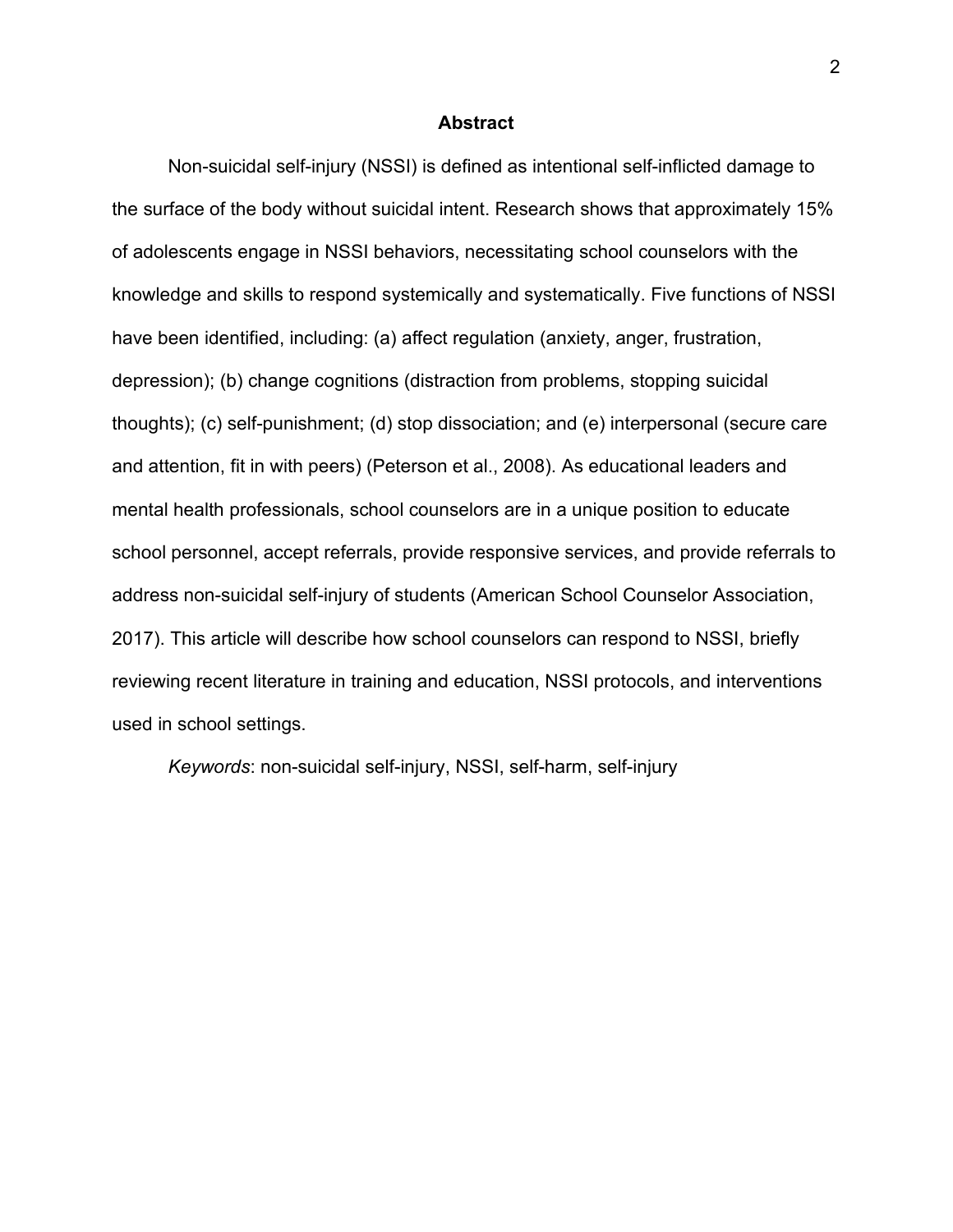# **Non-Suicidal Self-Injury (NSSI): What School Counselors Need to Know to Support their Students**

Non-suicidal self-injury (NSSI) is an intentional act with the objective to do harm to the body without leading to a result of death. Non-suicidal self-injury is commonly reported as a means to regulate and manage distressing thoughts and emotions. As NSSI behaviors are increasing among students, school counselors are in a unique position to provide early identification, intervention, prevention, and advocacy (Kress et al., 2004).

#### **Definition, Signs, and Symptoms**

Non-suicidal self-injury is defined in the DSM-5 (2017) as intentional self-inflicted damage to the surface of the body with no suicidal intent. NSSI is deliberate and intentional, not accidental. Non-suicidal self-injury is commonly reported as a means to obtain relief from a negative feeling or cognitive state, to resolve an interpersonal difficulty, or to induce a positive feeling state. Non-suicidal self-injury may include cutting, burning, stabbing, hitting, or excessive rubbing behaviors which are likely to induce bleeding, bruising, or pain without suicidal intent (DSM-5, 2017). Tattooing, piercing, and religious or cultural rituals are not considered NSSI.

Most students who engage in NSSI tend to cut or burn themselves in areas of their body that may easily be covered up (ie: on their arms, legs, abdomen, or bottoms of their feet). These students may wear pants, long-sleeved shirts, and coats to cover up scars. Students may hide their injuries due to shame and embarrassment or deliberately display scars, cuts, or burn marks to make their emotional pain visible in an effort to seek attention or support (Selekman, 2009). Signs of NSSI include: fresh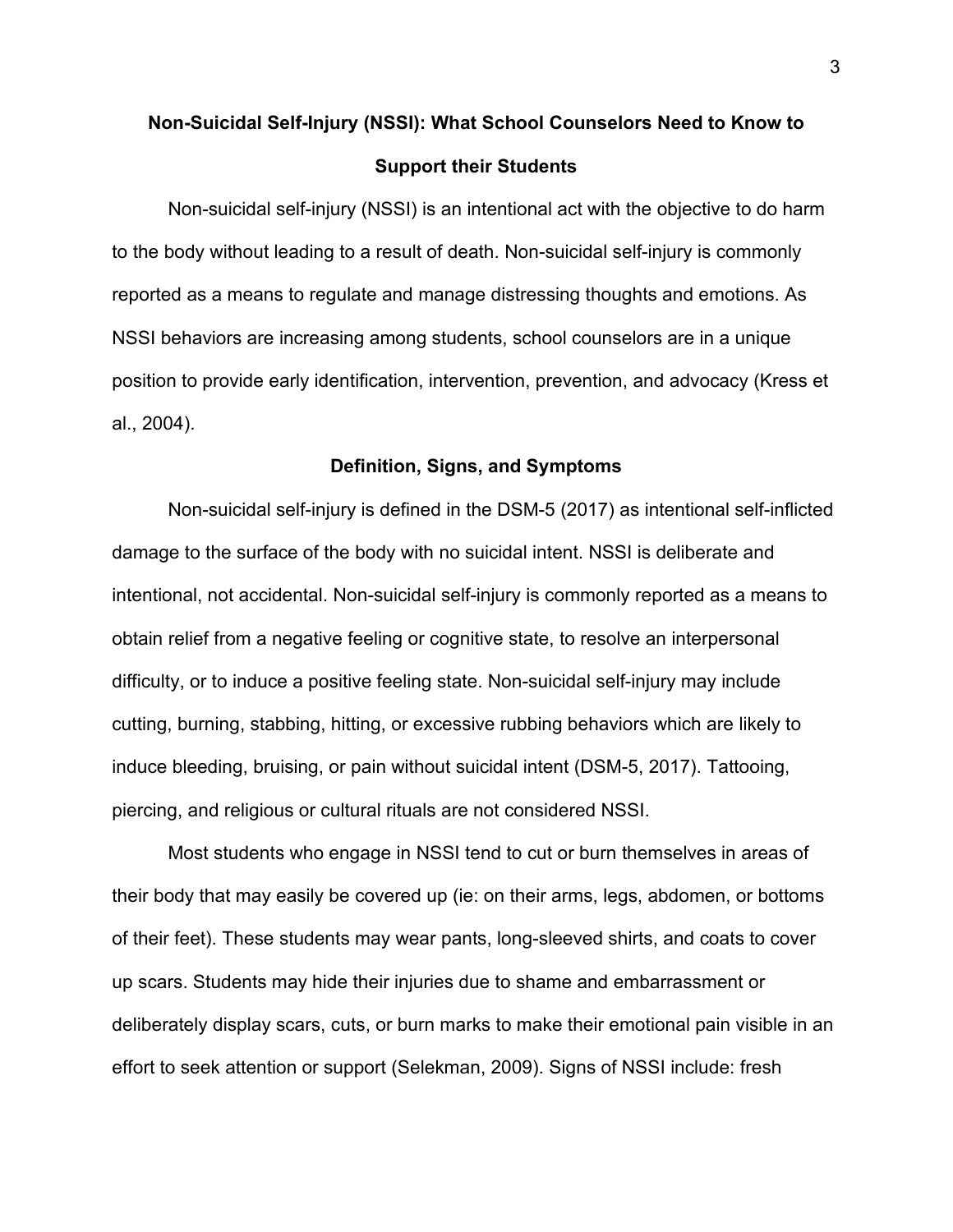wounds; clustered and patterned scars; unseasonal dress; refusal to engage in activities that require less coverage; interpersonal difficulties; and negative thoughts or feelings, such as depression, anxiety, tension, anger, and self-criticism (DSM-5, 2017).

When youth engage in NSSI, their bodies secrete endorphins into the bloodstream to protect them from pain. These endorphins temporarily numb their feelings of emotional distress. Youth who engage in NSSI report feelings of loss of control and compulsion to engage in NSSI as well as increased physical tolerance of pain. They also experience withdrawal symptoms of anxiety and irritability when they abstain from NSSI. Non-suicidal self-injury has become one of the most popular pain killing and sedative drugs for youth today (Selekman, 2009).

A common misconception about non-suicidal self-injury is that it is a suicide attempt, especially if it involves cutting on the arm, near the wrist. Suicide and NSSI are distinct behaviors and not all students who self-injure are suicidal (Walsh & Muehlenkamp, 2013). However, NSSI is a risk factor of suicide as it desensitizes a person to self harm, contrary to the basic human instinct of survival. Students who selfinjure require continuous suicide risk assessment, safety planning, and mental health treatment.

#### **Demographics**

According to the DSM-5 (2017), non-suicidal self-injury often begins in the early teen years and may continue for many years. The average age of onset is around 12 years-old, though reported in children as young as 7 years of age "with 7.6% of third graders reporting self-harm engagement" (Bem et al., 2017, p. 2). The prevalence of NSSI in adolescents varies depending on source, with a general average of about 15%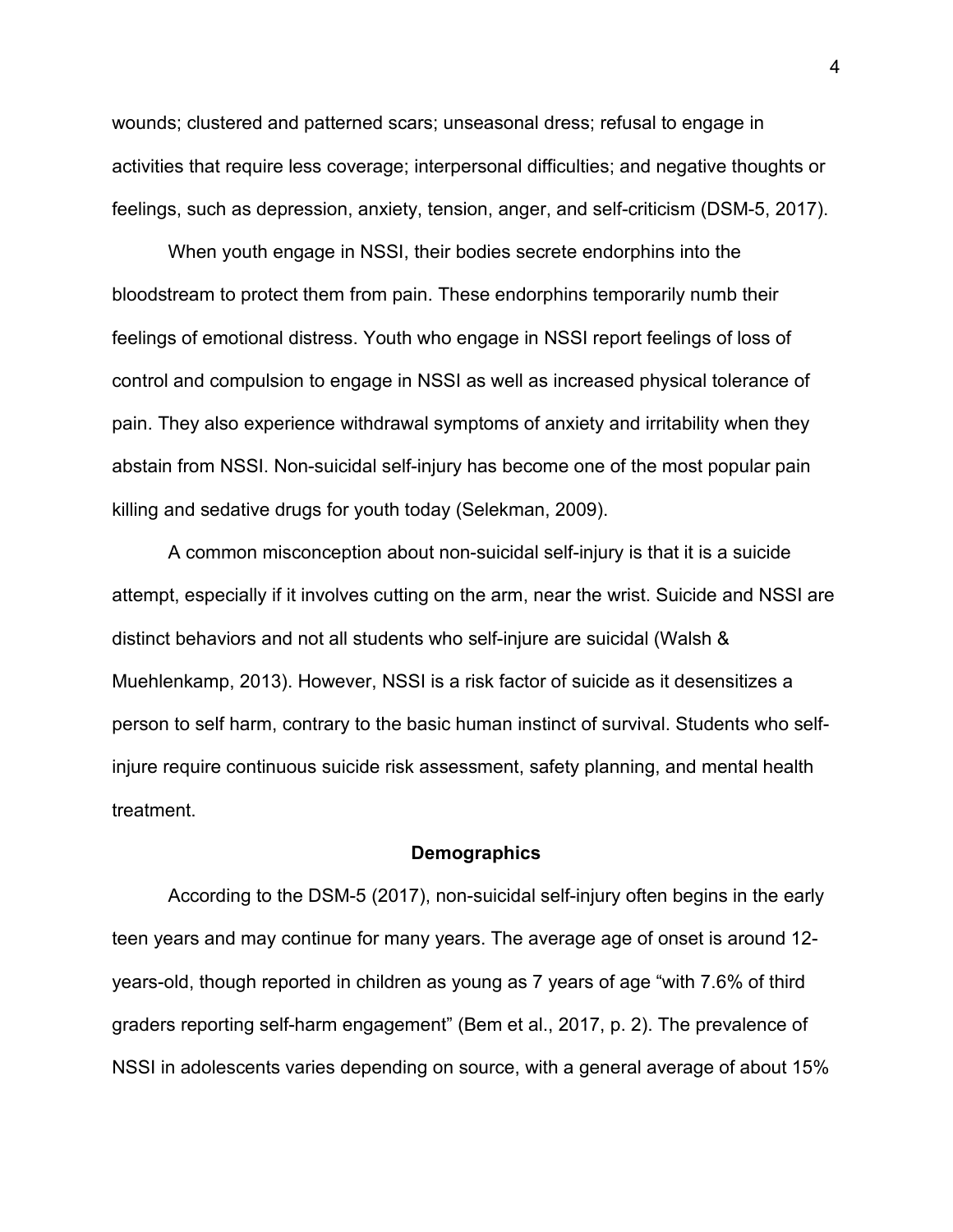and a lifetime prevalence estimated between 20% and 46% (Bem et al., 2017). The DSM-5 (2017) notes that male and female rates of NSSI are closer to each other than in suicidal behavior disorder, in which female-to-male ratio is about 3:1 or 4:1. There are similarities in the demographics for NSSI and suicidality in the sense that they only include people who have disclosed and/or have received treatment. It is safe to suggest that these numbers capture the low-end of how many children and adolescents are engaging in self-injurious behaviors. This makes NSSI a concern for school counselors at every grade level.

#### **Cultural Considerations**

School counselors have an ethical obligation to protect students from unforeseeable harm. Further, school counselors have an obligation to deliver a comprehensive school counseling program to all students from diverse populations (ASCA, 2016). This makes it imperative to consider diversity when responding to NSSI as it impacts prevention, assessment, and treatment. To do so, school counselors should assess population characteristics, determine best practices relevant to populations, and gain knowledge on available resources. Diversity considerations when responding to NSSI including racial and ethnic makeup, gender identity and sexual orientation, religion, socioeconomic status, geographic area, and family makeup. Below, we will briefly discuss diversity considerations based on recent literature.

*Racial/Ethnic Makeup.* The majority of research on NSSI is conducted with Caucasian-majority samples in Western countries such as the US, Canada, Australia, and European countries. Additionally, prevalence rates among ethnic/racial minority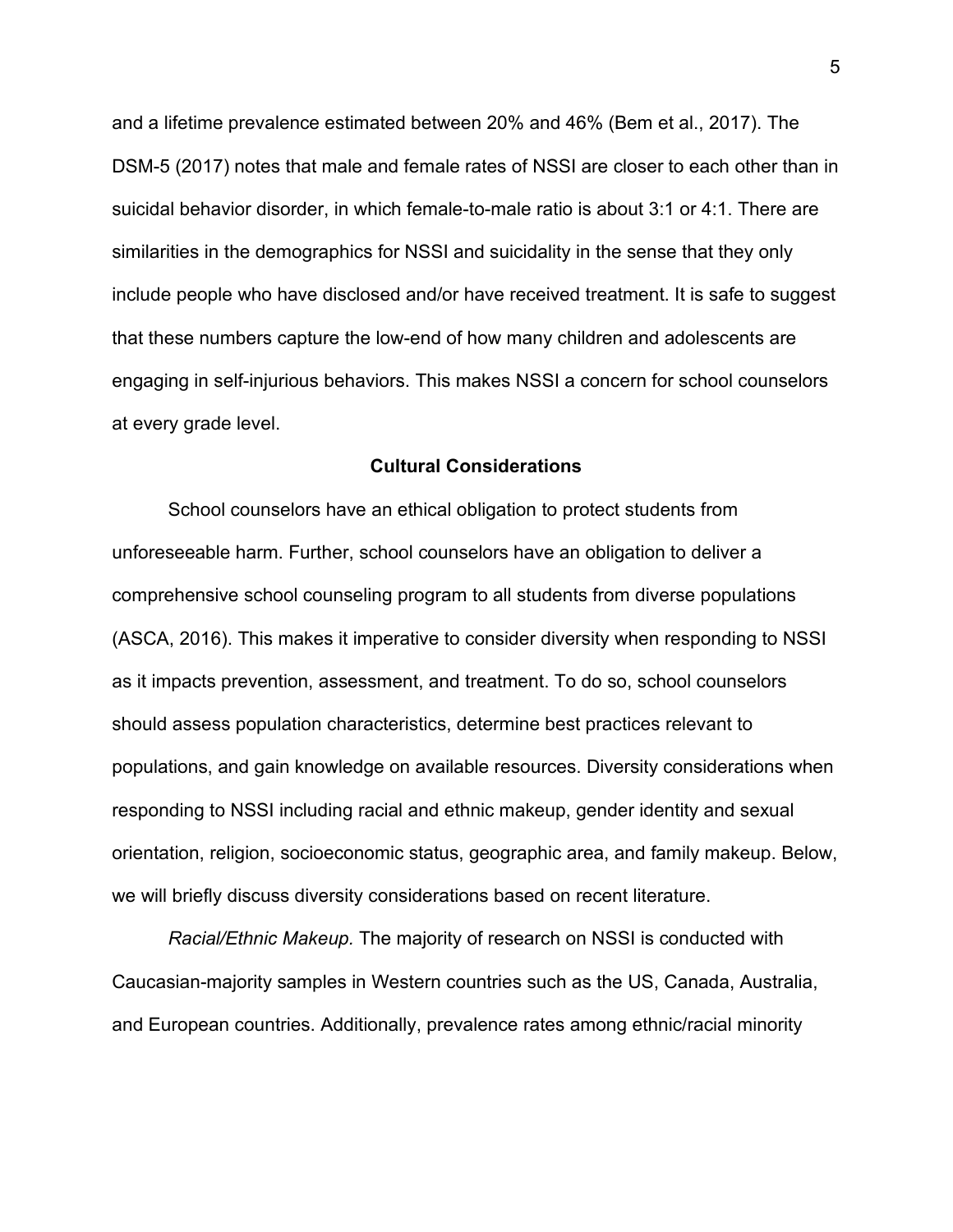adolescents conducted in Western countries have been inconsistent (Gholamrezaei et al., 2015).

*Gender Identity/Orientation.* Previous research has found that NSSI is more prevalent amongst adolescent females (Miner et al., 2016). Additionally, females may also be more likely to seek help than males (Berger et al., 2017). Sexual orientation and sexual minority adolescents are found to be at statistically significant higher risk for NSSI (Batejan et al., 2014).

*Socioeconomic Status.* Several studies report that NSSI appears to be equally prevalent among all SES, however recent research outside of the US shows otherwise. For example, low SES was associated with NSSI in a sample of high school and college students in China (Wan et al., 2011), but in a Hong Kong study no relationship between family economic status and NSSI was found (Shek & Yu, 2012).

*Family Makeup.* There is limited research on how to approach an adolescent's self-harm within a family context. According to Miner et al. (2016), NSSI focuses primarily on the behavior of the individual but does not include the family as potential cause or in treatment. However, recent research found that families have anxiety around how to respond and manage NSSI (Garisch et al., 2017) and need guidance about removing access to means and asking regularly about NSSI behaviors. By providing psychoeducation of NSSI, families can avoid emotional reactions including not setting boundaries around behavior for fear of triggering the adolescent.

Given that the research in NSSI with diverse populations is inconsistent and minimal, school counselors should consider characteristics of the person and

6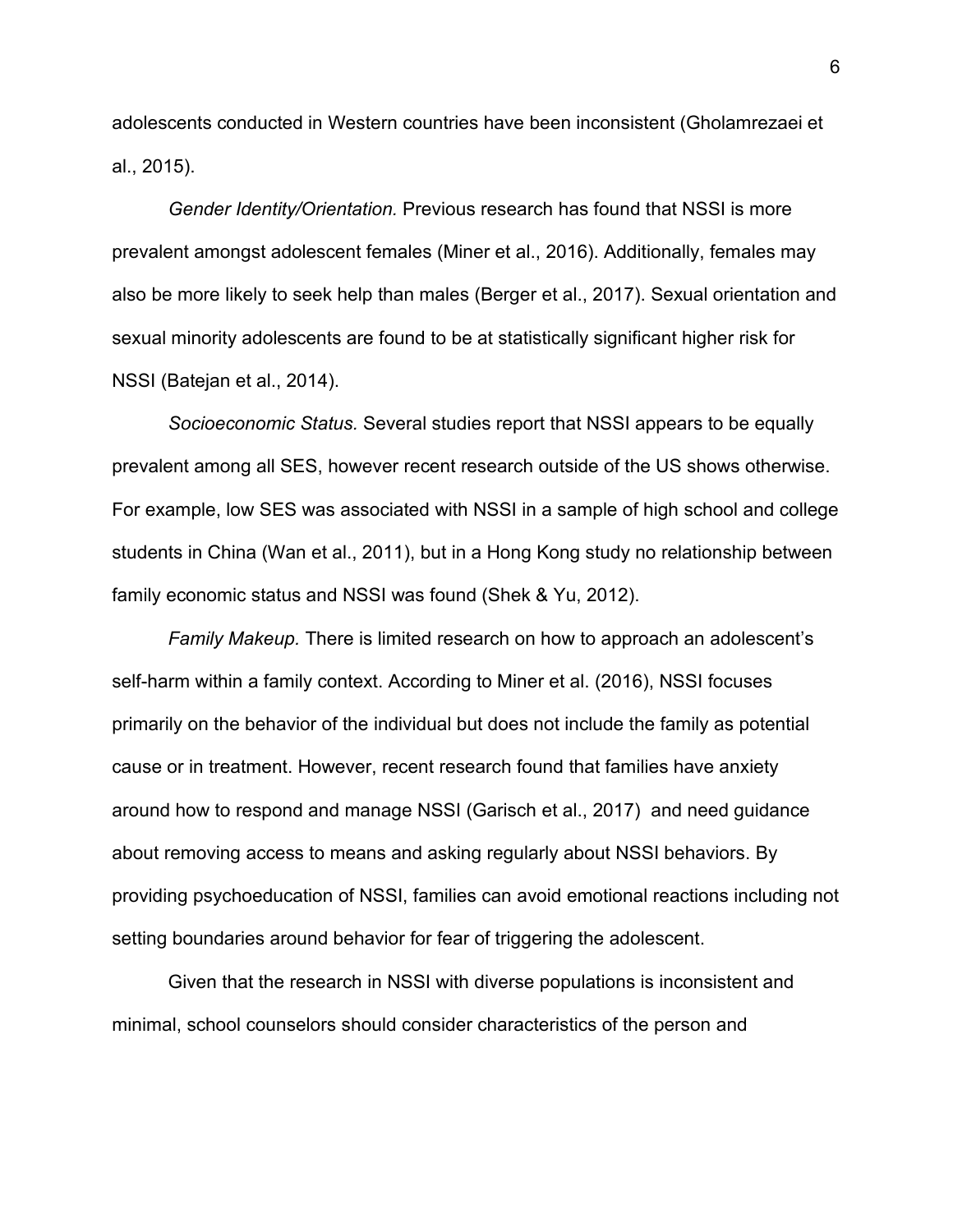environment, unique aspects of the population, risk factors and protective factors, and overlapping cultural influences and identities.

## **Legal and Ethical Considerations**

School counselors are ethically obligated to keep student-reported information confidential, unless a student poses a serious and foreseeable risk of harm to self or others (ASCA, 2016). In the case of NSSI, the serious and foreseeable risk of harm is to the student, even if the danger appears relatively remote, parents/guardians must be notified. In addition to the duty to warn parents or guardians of the student's behavior, NSSI is also considered a limit to confidentiality in necessitating a report to Child Protective Services. This often comes as a surprise to mandatory reporters, such as school counselors, but since the behavior poses a serious and foreseeable risk of harm to self, it must be reported within 24 hours of disclosure. It is also at this time that the school counselor will determine who and what they disclose to the school team, which may include administration, the school resource officer, the nurse, and other school staff as appropriate. There are no hard and fast rules that determine the people and the information to share, but the school counselor must always serve as an advocate for the student's privacy and the parent's/guardian's wishes for their child (ASCA, 2016).

While considering the legal and ethical implications of limits of confidentiality, duty to warn, and mandatory reporting, school counselors also have an ethical responsibility to assess whether they have knowledge and skills to provide interventions for a student engaging in NSSI (ASCA, 2016). Practicing within one's professional competence suggests that school counselors may need to seek professional development around NSSI if either they completed a preparation program that did not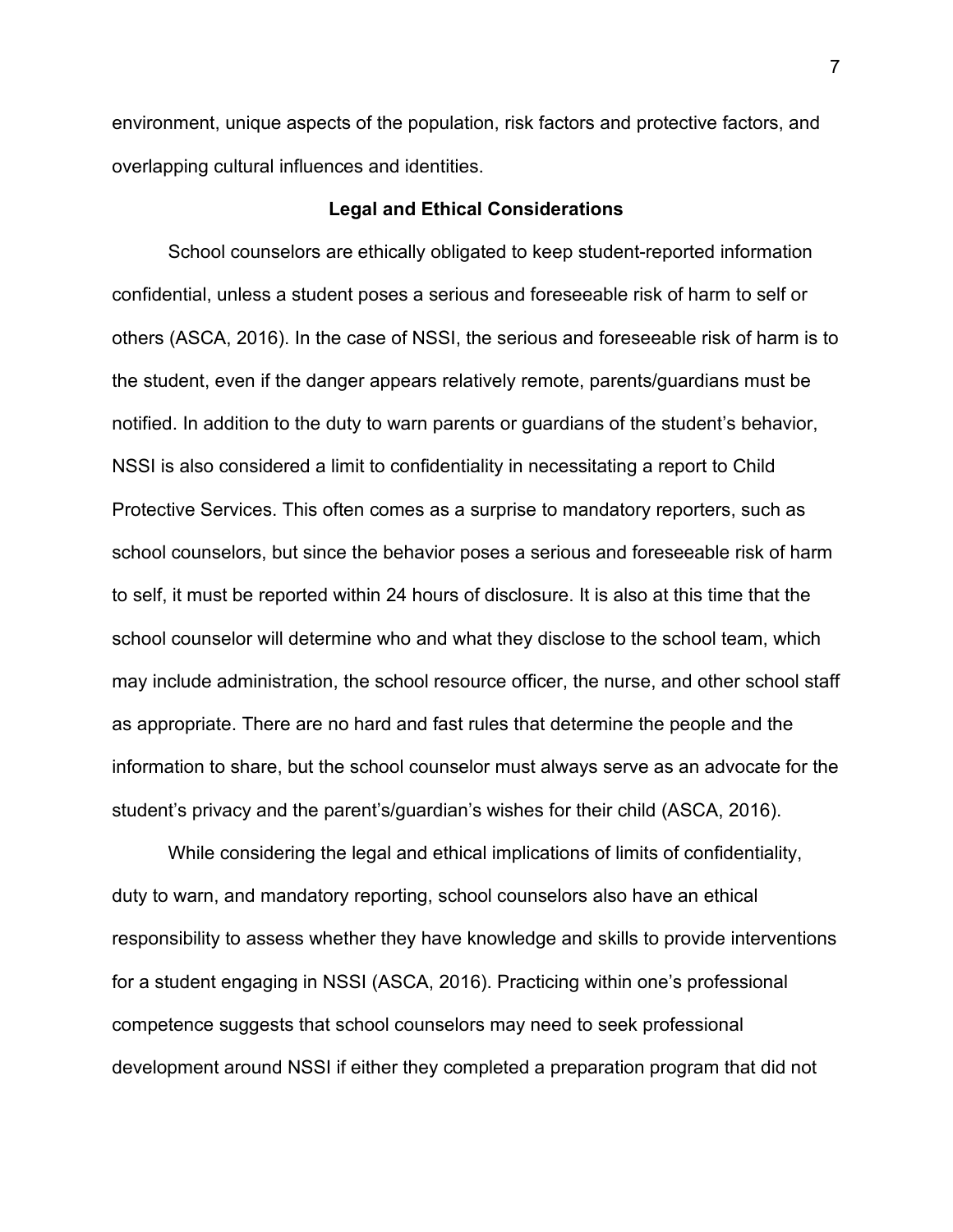address responding to students engaging in NSSI, or if they need additional training as their students' and school's needs require. At any rate, it is always important for school counselors to know when to refer a student to a qualified mental health professional, when the response is either outside of their practice competency and/or if the student requires more intensive treatment in addition to school-based interventions and support.

#### **Functions of NSSI Behaviors**

While previously considered to be a morbid form of self-help, five functions of NSSI have been identified, including: (a) affect regulation (anxiety, anger, frustration, depression); (b) change cognitions (distraction from problems, stopping suicidal thoughts); (c) self punishment; (d) stop dissociation; and (e) interpersonal (secure care and attention, fit in with peers) (Peterson et al., 2008). The identification and understanding of these functions is imperative in considering how to respond to student disclosure of NSSI behaviors. While a student's safety is the primary goal of any response, intervention must match the function of the behavior, whether self-harming or otherwise, engaging the student in meeting the same need in a more appropriate, desirable way.

#### **Role of School Counselors in Response and Intervention**

School counselors, newly graduated or seasoned, often report lack of knowledge and resources in working with students engaging in non-suicidal self-injury. Considering that an estimated 15% of adolescents engage in NSSI behaviors, there is a clear discrepancy between students requiring prevention and intervention and school counselors prepared to prevent and intervene. A review of the research on practices of working with children and adolescents who engage in NSSI in the school setting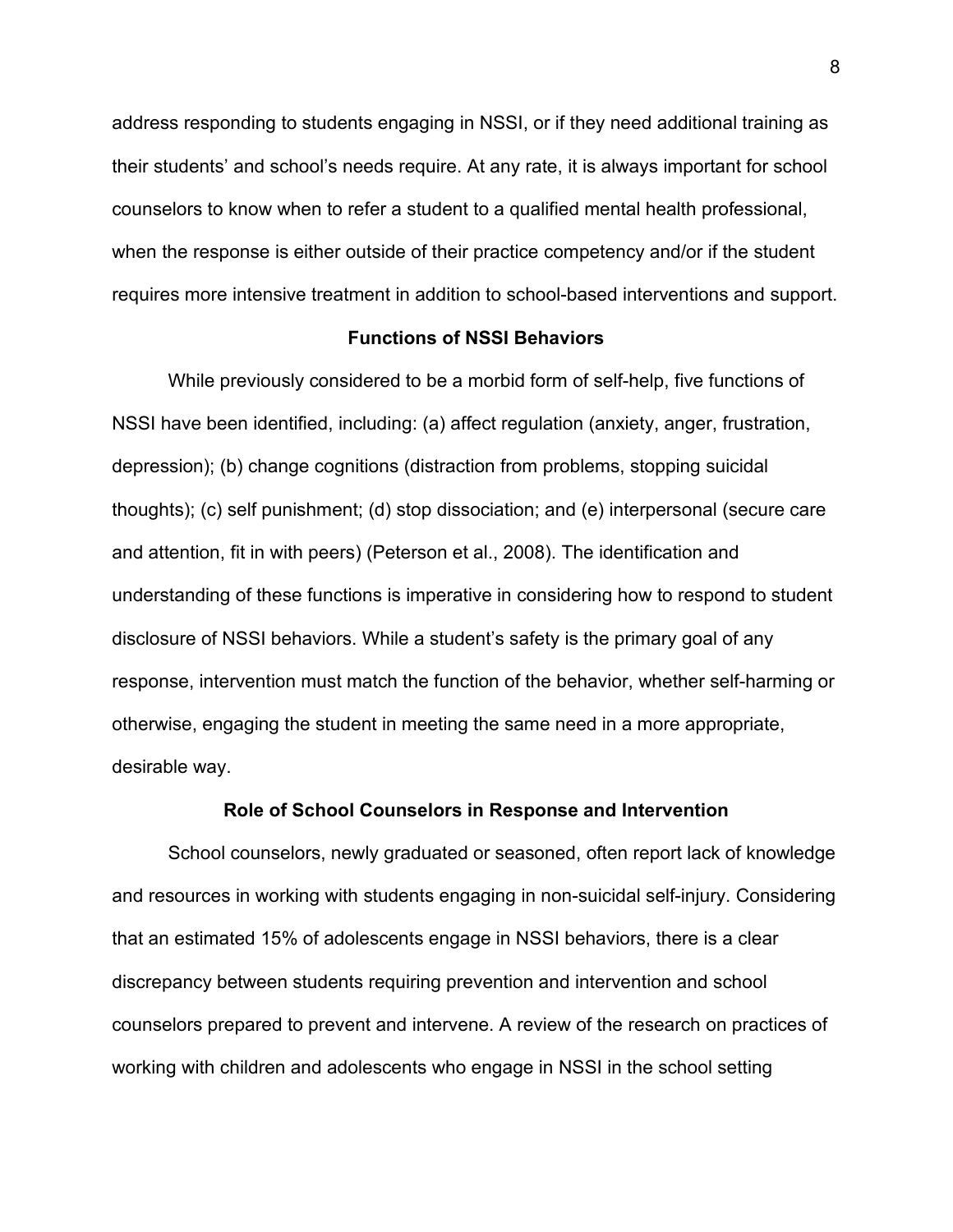suggest three key themes: training and education, importance of having a protocol in place, and interventions used in school settings.

#### **Training and Education**

School counselors are educational leaders and mental health professionals who address non-suicidal self-injury by educating the school community, accepting referrals, providing responsive services, and making referrals for treatment. Roberts et al. (2019) suggests that school counselors must gain more training and knowledge regarding effective interventions that are appropriate to use with adolescents in the school setting. Additionally, school counselors must educate school staff to recognize the signs and symptoms of NSSI and how to respond in a constructive and sensitive manner to youth who self-injure. Nelson and Piccin (2016) emphasize the need for school staff to respond with the interpersonal skills of compassion, empathy, acceptance, and trust rather than more common responses driven by fear and uncertainty.

Training and education should extend beyond staff professional development to include mental health literacy and peer response skills for students, as well as psychoeducation and support for families. By improving families' understanding, NSSI behaviors may be de-mystified and de-stigmatized while decreasing familial conflict and expanding communication skills. Collaboration with family is even more valuable during safety planning and skill development (Peterson et al., 2008).

#### **Importance of Identified Protocol**

School counselors should collaborate with administrators to develop a comprehensive school protocol to address NSSI (Bubrick et al., 2010), however there is limited research on whether schools have proper protocols in place to work with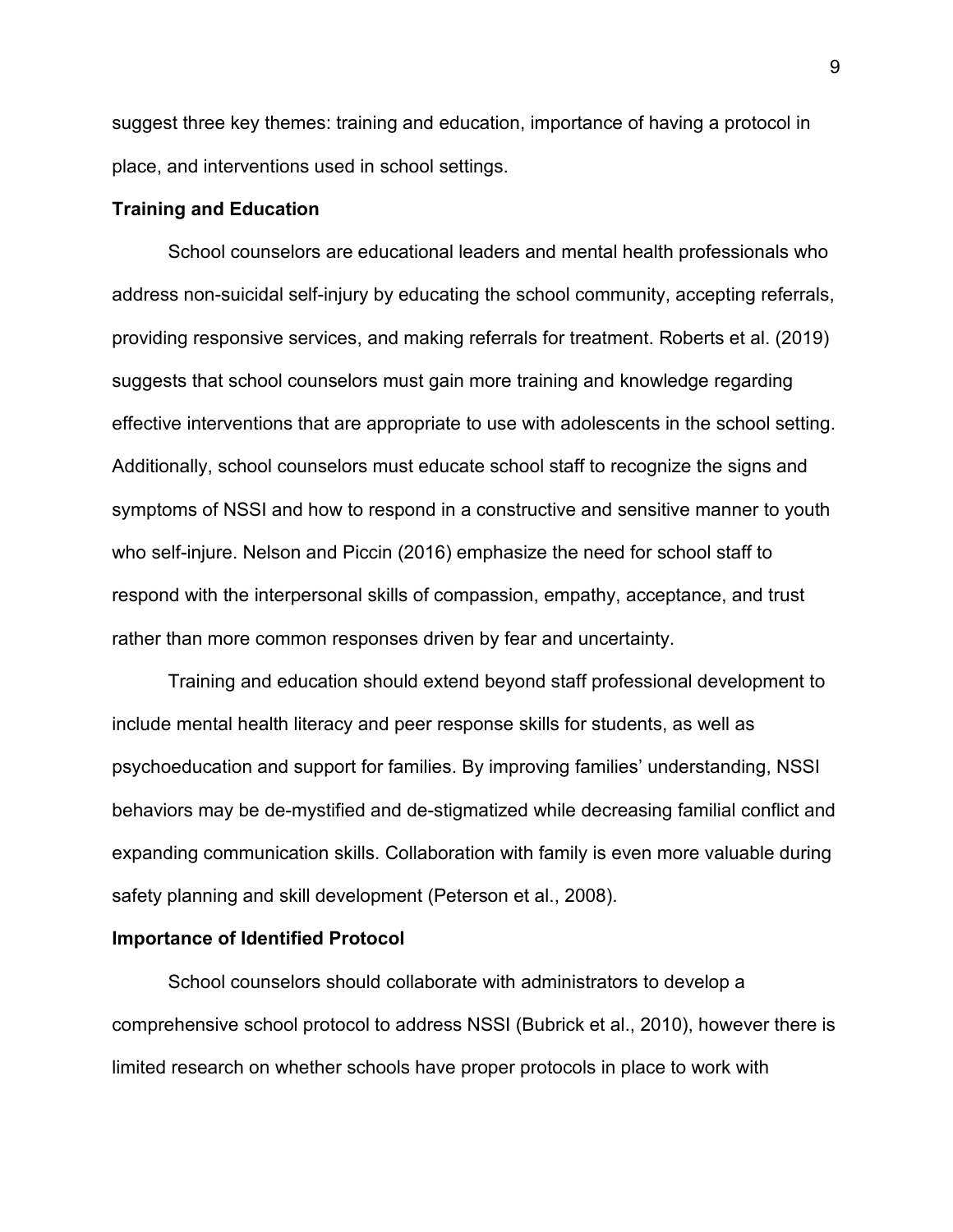students who exhibit signs of NSSI (Nelson & Piccin, 2016). Research-informed recommendations for managing NSSI in schools, including guidelines for (a) identifying students at elevated risk of self-injury, (b) developing a protocol for school personnel's initial response to student self-injury, (c) first-level assessment of NSSI, and (d) managing critical issues related to NSSI contagion and online activity (De Riggi et al., 2017).

In assessing the immediate behavior, school counselors must complete a selfinjury risk assessment to determine the severity of the self-injury. Regardless of the severity, school counselors should always conduct a suicide risk assessment with students who self-injure (Lloyd-Richardson, 2010). Often there are suicide elements within self-injury risk assessments and frequently the assessment tools are synonymous. Although screening for suicide risk is imperative, school counselors should also caution against assuming the student is suicidal (Brown & Kimball, 2013). The intentions of the formal assessments are to document behaviors and other relevant information, evaluate for severity and level of risk, and to guide the school team through appropriate protocols and development of a safety plan and subsequent interventions.

In addition to formal assessment tools, school protocols should also include parent notification and report to Child Protective Services. School counselors are ethically obligated to keep student-reported information confidential unless a student poses a serious and foreseeable risk of harm to self or others (ASCA, 2016). NSSI behaviors clearly pose a serious and foreseeable risk of harm to self for the student, therefore, school counselors have an ethical responsibility to notify parents or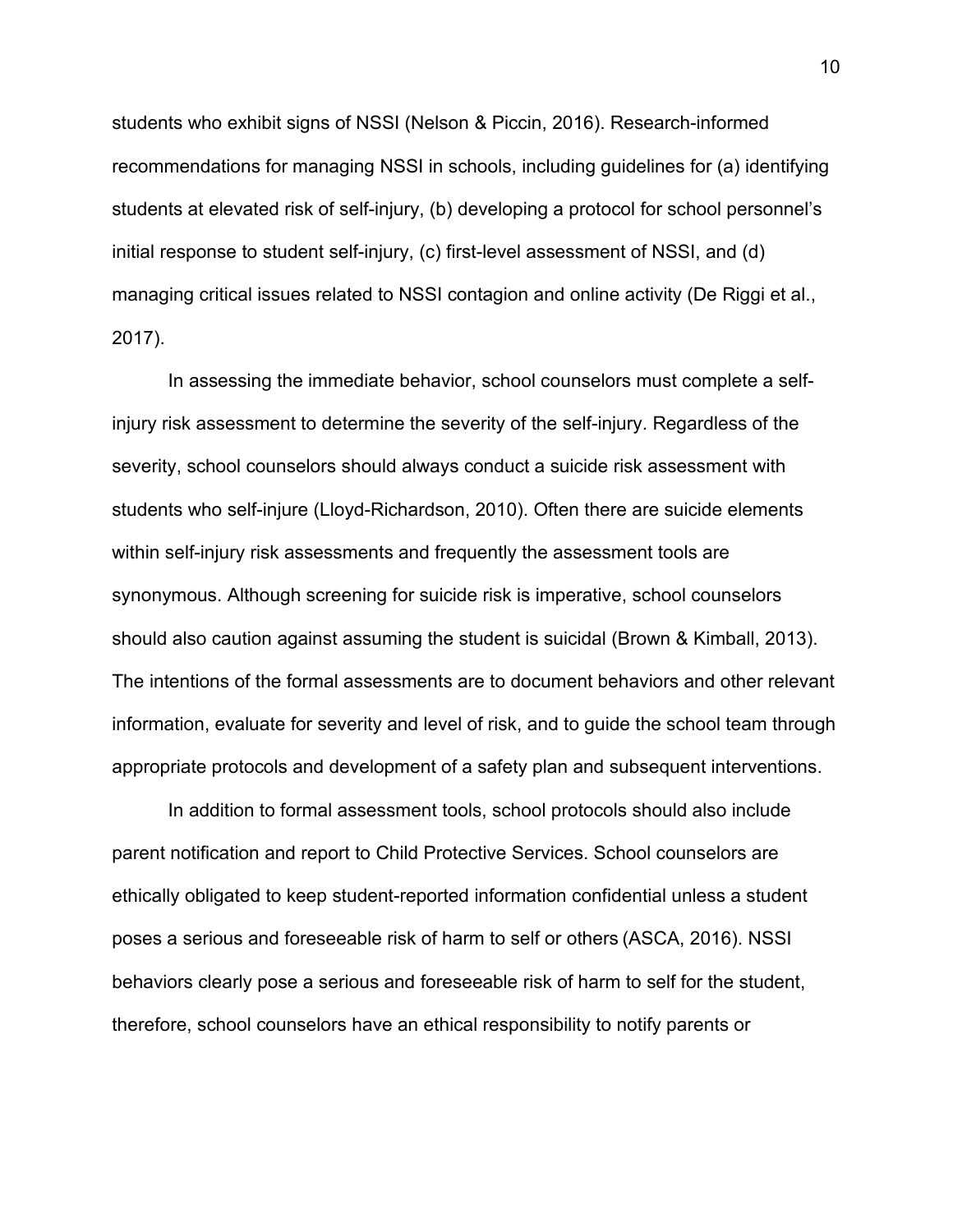guardians. The parent/guardian notification process is an important step in engaging family in the intervention and safety planning processes.

## **Interventions in School Settings**

School counselors provide early identification, prevention, and advocacy and must be prepared to accurately assess the student's needs, provide responsive services, and make referrals to outside services for treatment (Kress et al., 2004). Additionally, the school counselor will work with the student, and often parents, to develop a written personalized safety plan to share with parents/guardians, appropriate staff members, administration, and mental health professionals (Stargell,et al., 2017). The safety plan may include positive strategies and coping mechanisms in the form of interventions and school-based programming, identified support people at school, emergency resources, referrals to outside providers, and a follow up plan to include continuous monitoring and communication (Nelson & Piccin, 2016). School counselors must establish regular communication and contact with the student, parent/guardian, school staff, and mental health professionals to continuously monitor the student's selfinjury and potential suicide risk and provide ongoing support through mental health interventions within the school setting (ASCA, 2016). These interventions may include individual and group counseling to empower students to identify their strengths, build resilience skills, regulate emotions, and manage stress (Selekman, 2009).

Since research has shown that NSSI behaviors have the capacity of serving various functions, it is imperative for the school team to conduct a functional behavior analysis to identify specific antecedents (situations/stressors triggering self-harm), behavior characteristics (frequency, intention, duration), and consequences (i.e the

11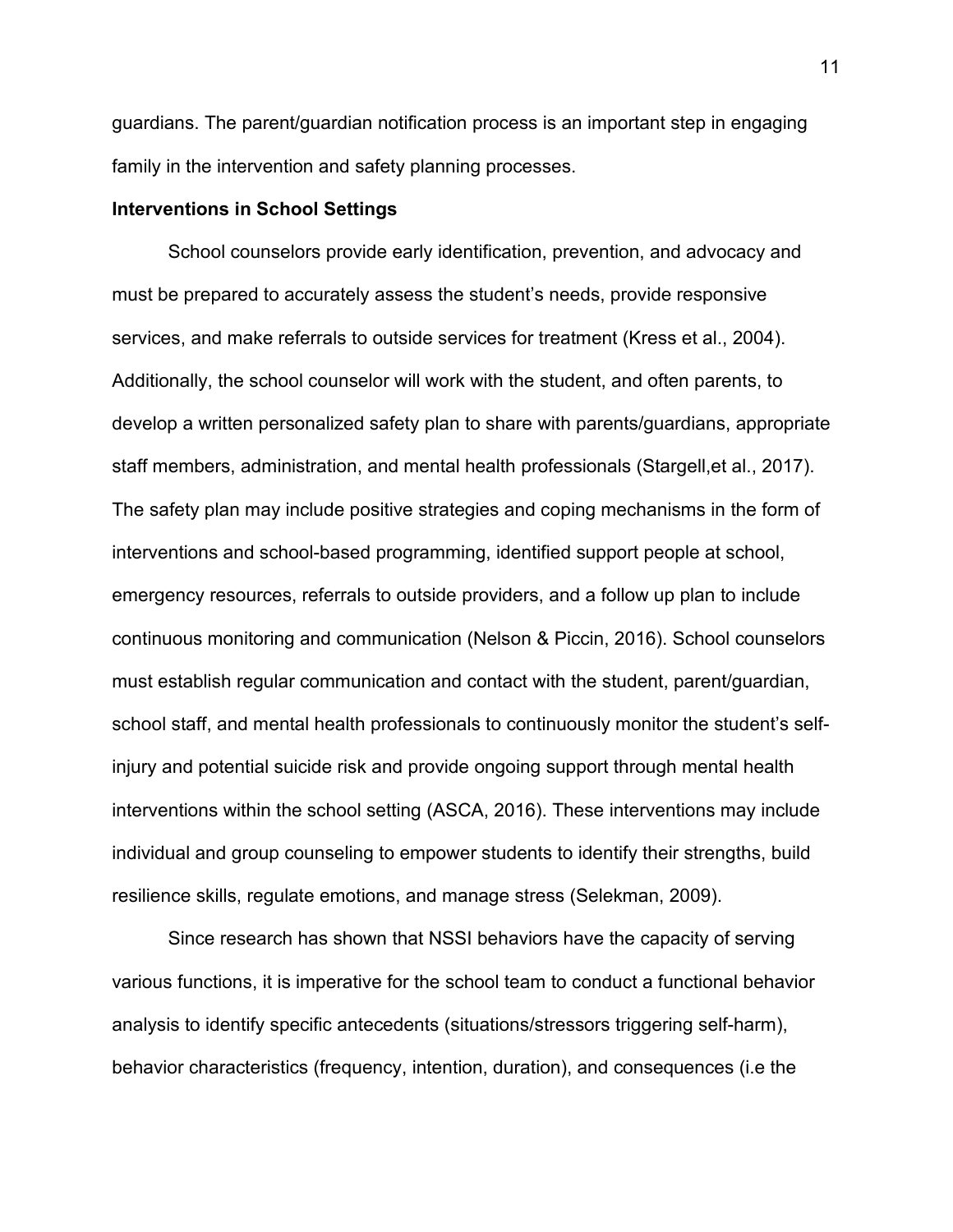function of the behavior) (Peterson et al., 2008). This analysis will inform appropriate interventions for the student to minimize antecedents, monitor behaviors, and provide more desirable ways for the student to achieve similar consequences.

## **Conclusion**

Professional school counselors play a crucial role in responding to students engaging in non-suicidal self-injury. Efforts in identification, response, and referral are imperative in keeping students safe. By understanding the signs and symptoms, multicultural considerations, and interventions appropriate for the school setting, school counselors can prepare to effectively meet student needs.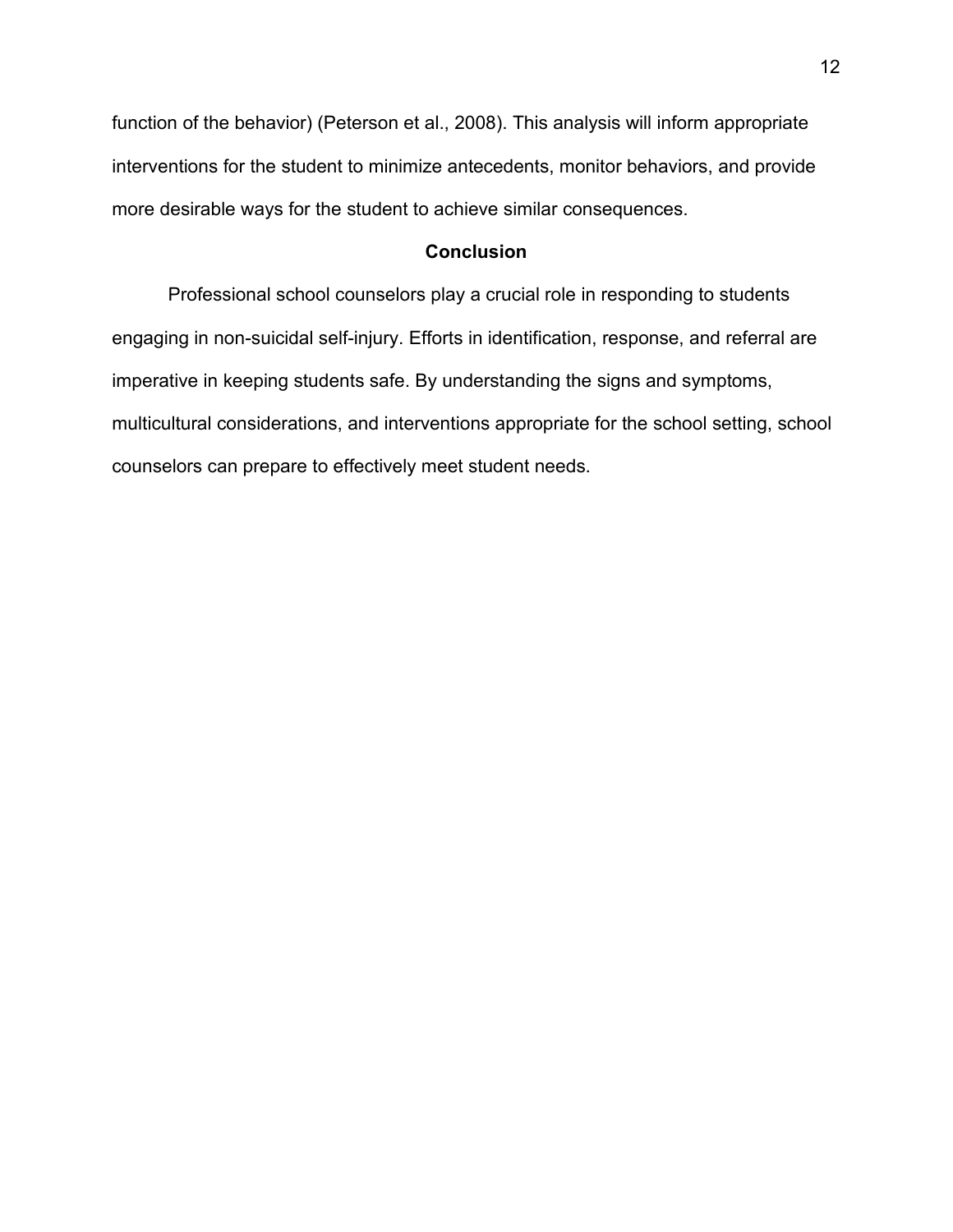#### **References**

American School Counselor Association (2016). *ASCA Ethical Standards for School Counselors*.

Alexandria, VA: Author. Retrieved from

https://www.schoolcounselor.org/asca/media/asca/Ethics/EthicalStandards2016. pdf

- American School Counselor Association. (2017). The professional school counselor and the identification, prevention and intervention of behaviors that are harmful and place students at-risk. Alexandria, VA: Author. Retrieved from https://www. schoolcounselor.org/asca/media/asca/ PositionStatements/PS\_AtRisk.pdf
- Batejan, K. L., Steele, S. M., & Swenson, L. P. (2014). Sexual orientation and nonsuicidal self-injury: A meta-analytic review. *Archives of Suicide Research, 19(2),* 131-150. doi:10.1080/13811118.2014.957450
- Bem, D., Connor, C., Palmer, C., Channa, S., & Birchwood, M. (2017) Frequency and preventative interventions for non-suicidal self-injury and suicidal behaviour in primary school-age children: A scoping review protocol. *BMJ Open*. doi:10.1136/bmjopen-2017-017291
- Berger, E., Hasking, P., & Martin, G. (2017). Adolescents' perspectives of youth nonsuicidal self-injury prevention. *Youth & Society*, *49*(1), 3-22. doi:10.1177/0044118X13520561
- Brown, T. B., & Kimball, T. (2012). Cutting to Live: A Phenomenology of Self-Harm. *Journal of Marital and Family Therapy*, *39*(2), 195–208. doi: 10.1111/j.1752- 0606.2011.00270.x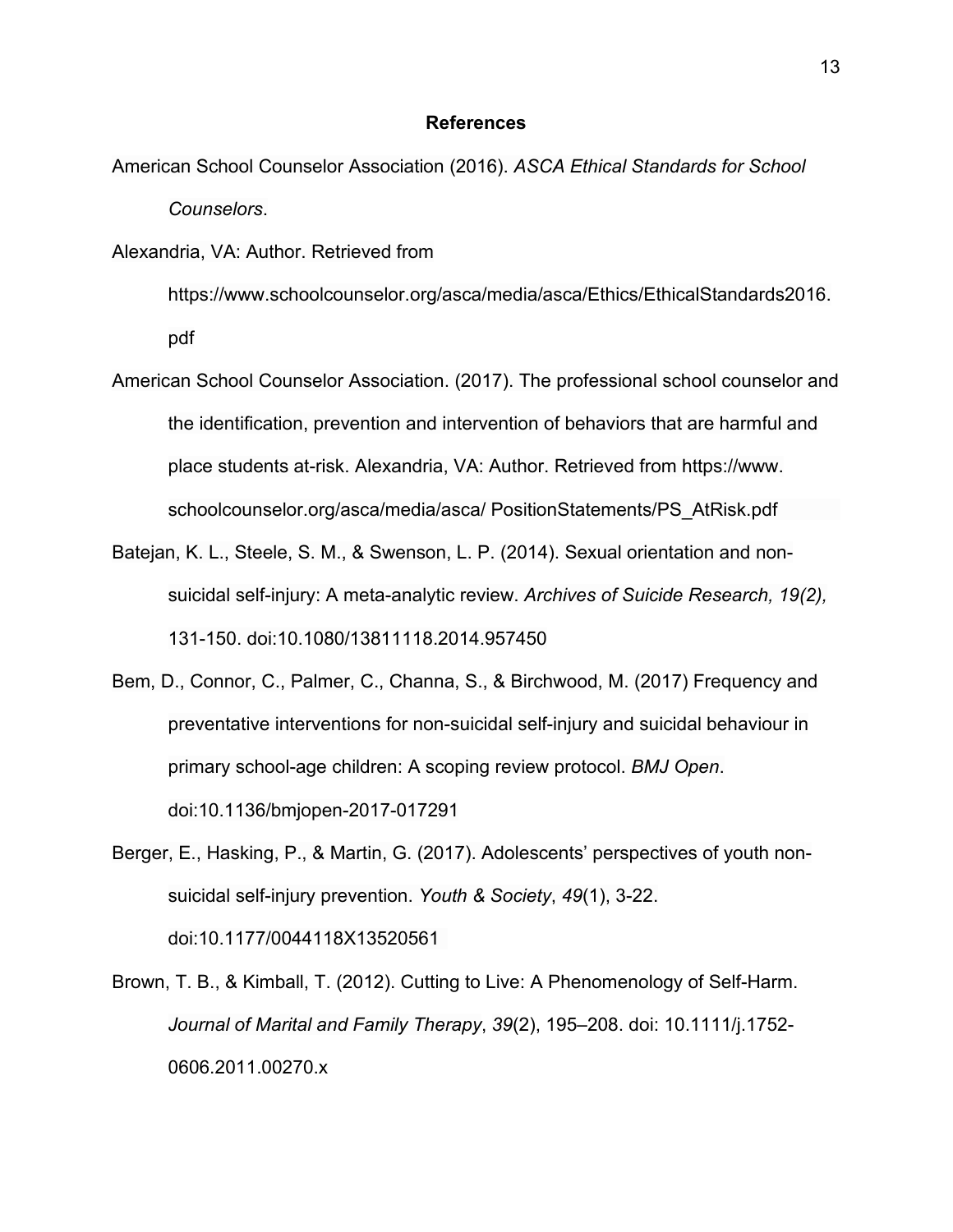- Bubrick, K., Goodman, J., & Whitlock, J. (2010). *Non-suicidal self-injury in schools: Developing and implementing school protocol* [Fact sheet]. Cornell Research Program on Self-Injurious Behavior in Adolescents and Young Adults.
- De Riggi, M. E., Moumne, S., Heath, N. L., & Lewis, S. P. (2017). Non-suicidal selfinjury in our schools: A review and research-informed guidelines for school mental health professionals. *Canadian Journal of School Psychology*, *32*(2), 122–143. doi[:10.1177/0829573516645563](https://doi.org/10.1177/0829573516645563)
- *Diagnostic and statistical manual of mental disorders: DSM-5. (2017*). New Delhi: CBS & Distributors, Pvt.
- Garisch, J. A., Wilson, M. S., O'Connell, A., & Robinson, K. (2017). Overview of assessment and treatment of non-suicidal self-injury among adolescents. *New Zealand Journal of Psychology*, *46*(3), 98-105.
- Gholamrezaei, De Stefano, and Heath (2017). Nonsuicidal self-injury across cultures and ethnic and racial minorities: A review*. International Journal of Psychology, 52(4),* 316-326. doi:10.1002/ijop.12230
- Kress, V. E., Drouhard, N., & Costin, A. (2006). Students who self-injure: School counselor ethical and legal considerations. Professional School Counseling, 10, 203-209. https://doi. org/10.5330/prsc.10.2.x238gl581p74236q
- Miner, C. L., Love, H. A., & Paik, S. E. (2016). Non-suicidal self-injury in adolescents: Addressing the function and the family from the perspective of systemic family therapies. *American Journal Of Family Therapy*, *44*(4), 211-220. doi:10.1080/01926187.2016.1150798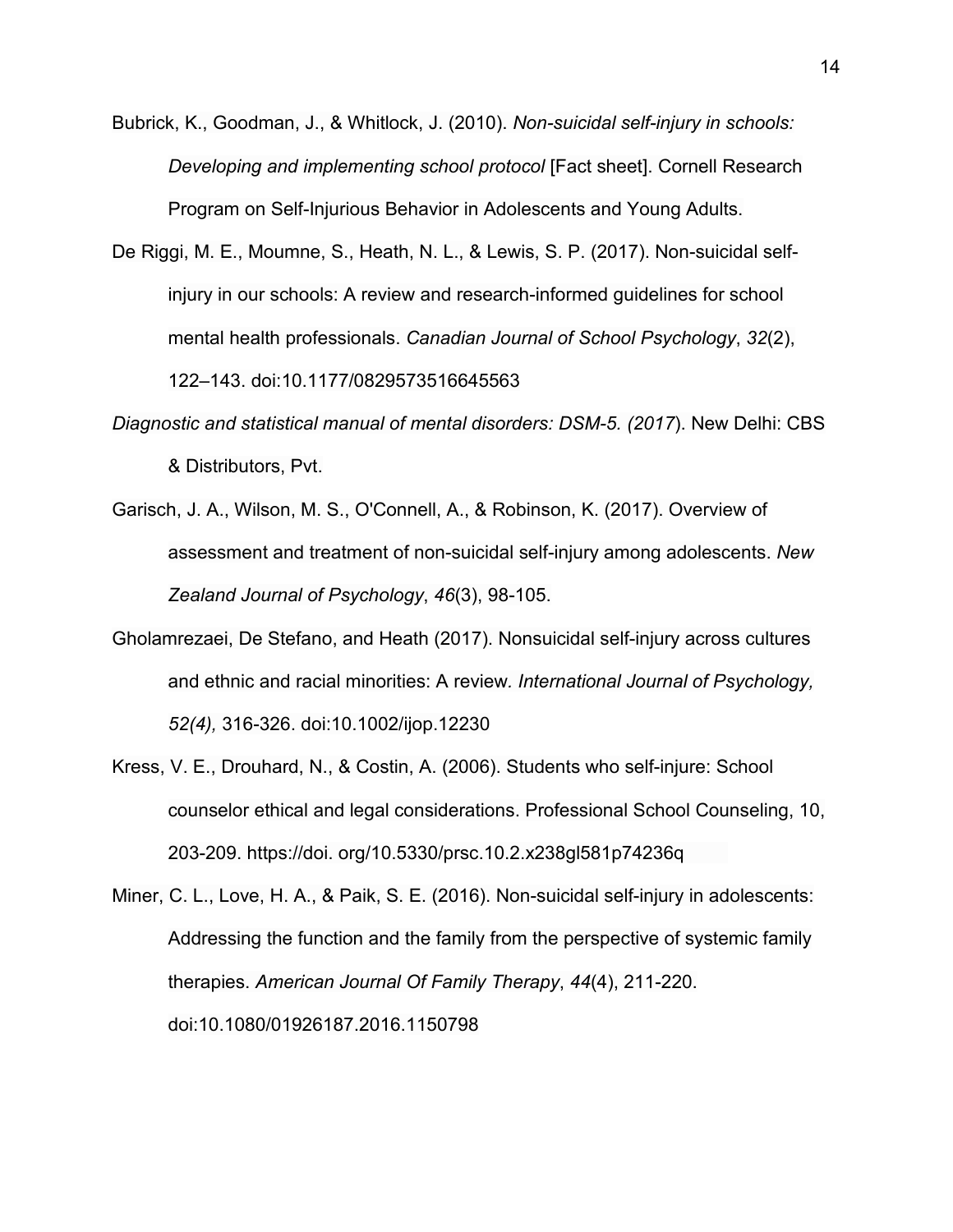Nelson, M. D., & Piccin, R. (2016). Working with nonsuicidal self-injurious adolescents. *Journal of School Counseling*, *14*(14). Retrieved from http://jsc.montana.edu/articles/v14n14.pdf

- Peterson, J., Freedenthal, S., Sheldon, C., & Andersen, R., (2008). Non-suicidal selfinjury in adolescents. *Psychiatry, 5*(11), 20-26. Retrieved from https://www.ncbi.nlm.nih.gov/pmc/articles/PMC2695720/pdf/PE\_5\_11\_20.pdf
- Roberts, E. A., Comeau, J. K., Van Asselt, K. W., & Trepal, H. C. (2019). School counselors' experiences and practices of working with adolescents who selfharm. *Journal of School Counseling*, *17*(17). Retrieved from http://jsc.montana.edu/articles/v17n17.pdf
- Selekman, M. (2010). Helping self-harming students. *Educational Leadership, 67*(4), 49- 53. doi[:10.1177/105984051234432](https://doi.org/10.1177/1059840512344321)
- Shapiro, S. (2008). Addressing self-injury in the school setting. *The Journal of School Nursing, 24*(3), 124-130. https:// doi.org/10.1177/1059840512344321
- Shek, D. T. L., & Yu, L. (2012). Self-harm and suicidal behaviors in Hong Kong adolescents: Prevalence and psychosocial correlates. *The Scientific World Journal*, *12*, 1-14. doi:10.1100/2012/932540.
- Stargell, N. A., Zoldan, C. A., Kress, V. E., Walker-Andrews, L. M., & Whisenhunt, J. L. (2017). Student Non-Suicidal Self-Injury: A Protocol for School Counselors. *Professional School Counseling*, *21*(1). doi:10.5330/1096-2409-21.1.37
- Walsh, B., & Muehlenkamp, J. J. (2013). Managing nonsuicidal self-injury in schools: Use of a structured protocol to manage the behavior and prevent social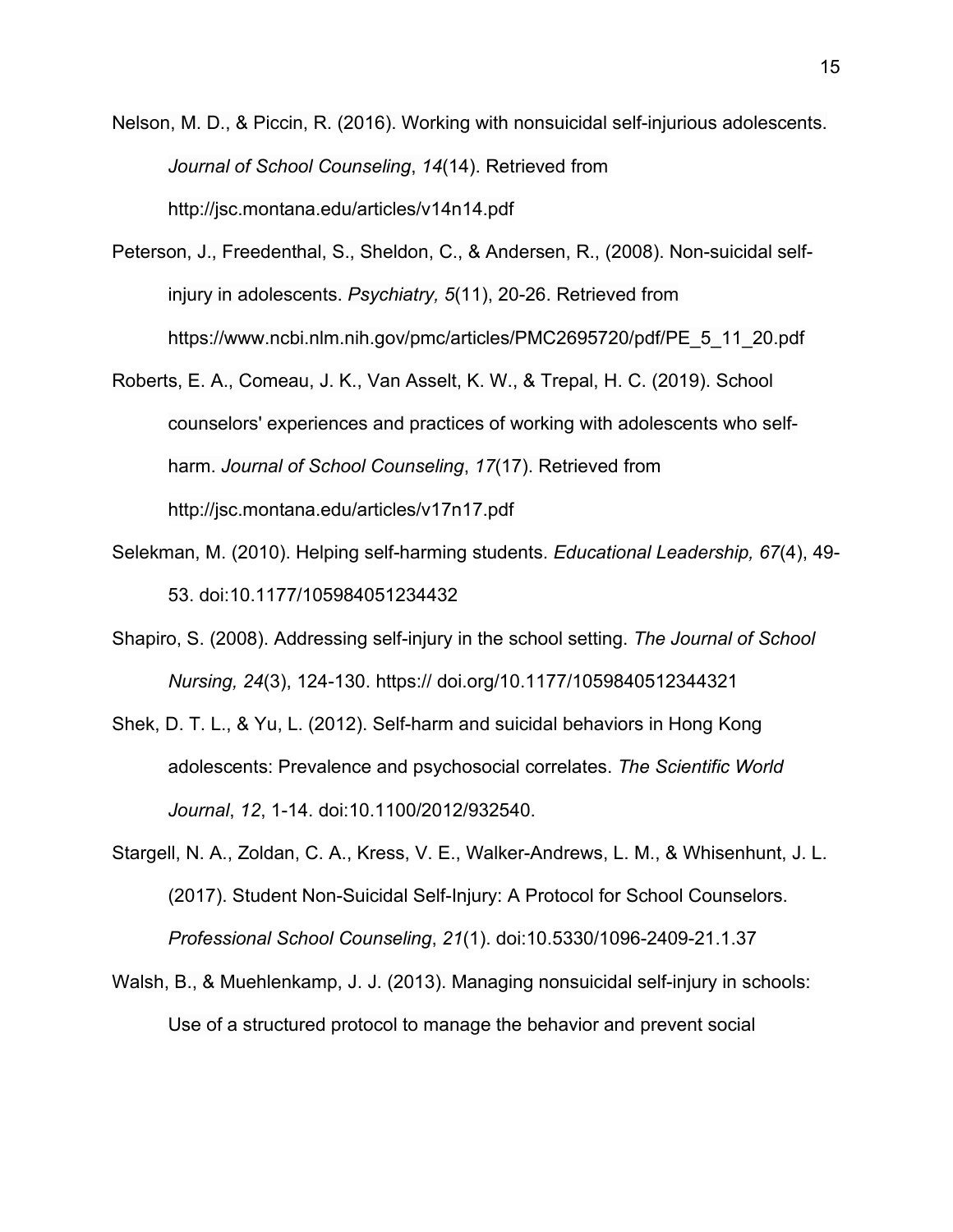contagion. *School Psychology Forum, 7*(4), 161-171. Retrieved from http://www.nasponline.org/

Wan, Y.H., Hu, C.L., Hao, J.H., Sun, Y., & Tao, F.B. (2011). Deliberate self-harm behaviors in Chinese adolescents and young adults. *European Child & Adolescent Psychiatry*, *20*(10), 517–525. doi: 10.1007/s00787-011-0213-1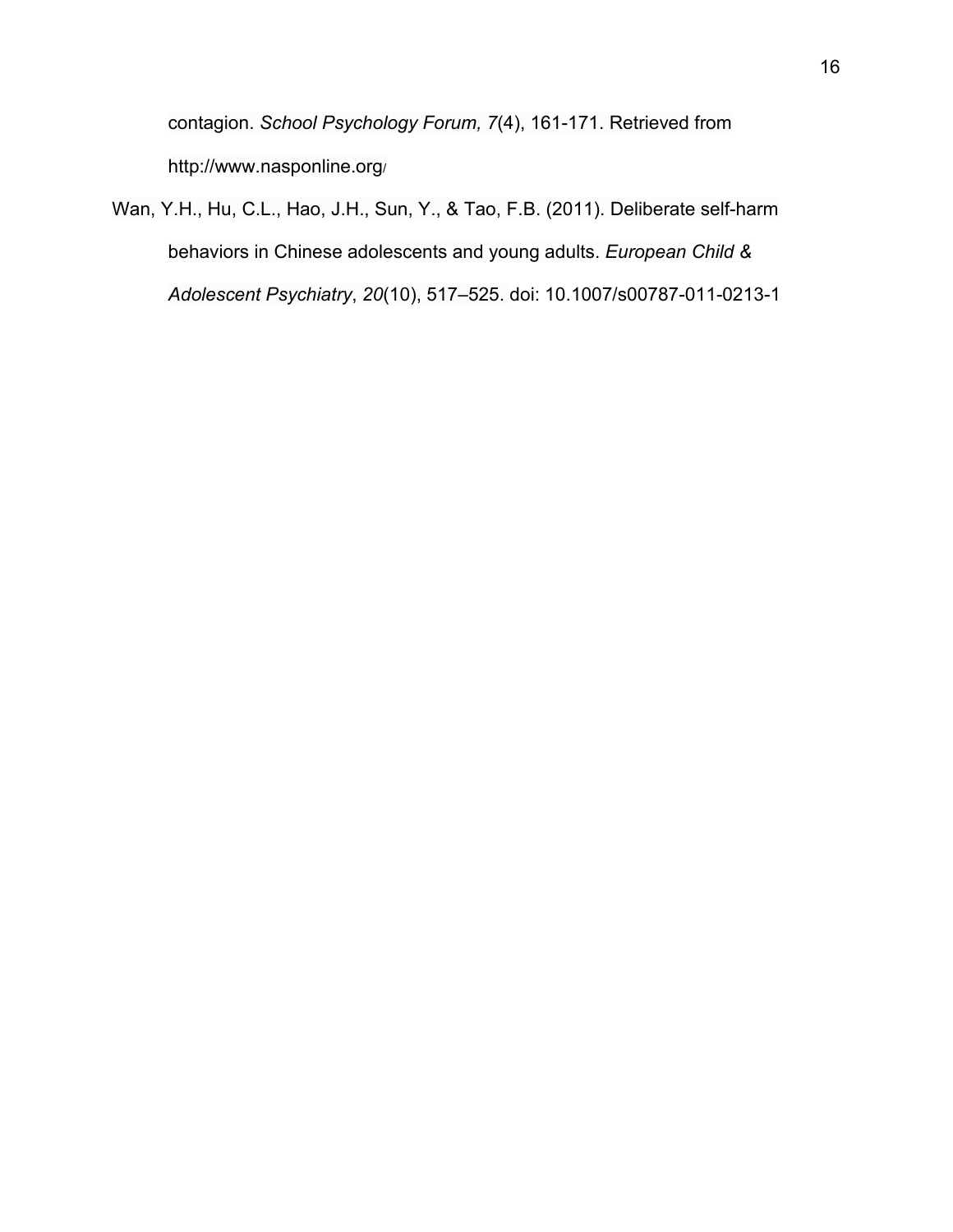#### **Biographical Statements**

Laura Barbour, PhD: Laura is a counselor educator at Lewis and Clark Graduate School of Education and Counseling and Oregon State University. Laura has 30 years of experience as a professional school counselor and special education teacher in a variety of educational and mental health settings. She received her Ph.D. in Counseling from Oregon State University and her licensure in Professional School Counseling from Lewis and Clark Graduate School of Education and Counseling. She is presently serving as the Past President of the Oregon School Counselor Association. Laura's professional and research interests include: non-suicidal self-injury; child sexual abuse prevention; queer, non-binary, and transgender student advocacy; self-compassion and the professional quality of life of school counselors.

Nikki Correa, PhD: Nikki is an Assistant Professor in the Department of Counselor Education at University of Southern Maine. She is from Las Vegas, NV where she served as a high school counselor for six years. She obtained her PhD in Counselor Education at Oregon State University where she researched the secondary's school counselor experience of conducting suicide risk assessment tools. Nikki's professional and research interests include suicidality, crisis response, non-suicidal selfinjury, ethnic/racially diverse adolescents, and innovative school counseling techniques.

Emily Sallee, PhD: Emily is an Assistant Professor in the Department of Counseling at the University of Montana. She is a recent transplant to Missoula from Portland, Oregon, where she obtained her PhD in Counselor Education at Oregon State University after ten years as a professional school counselor in elementary and middle schools in and around the Portland metro area. During that time she also served on the